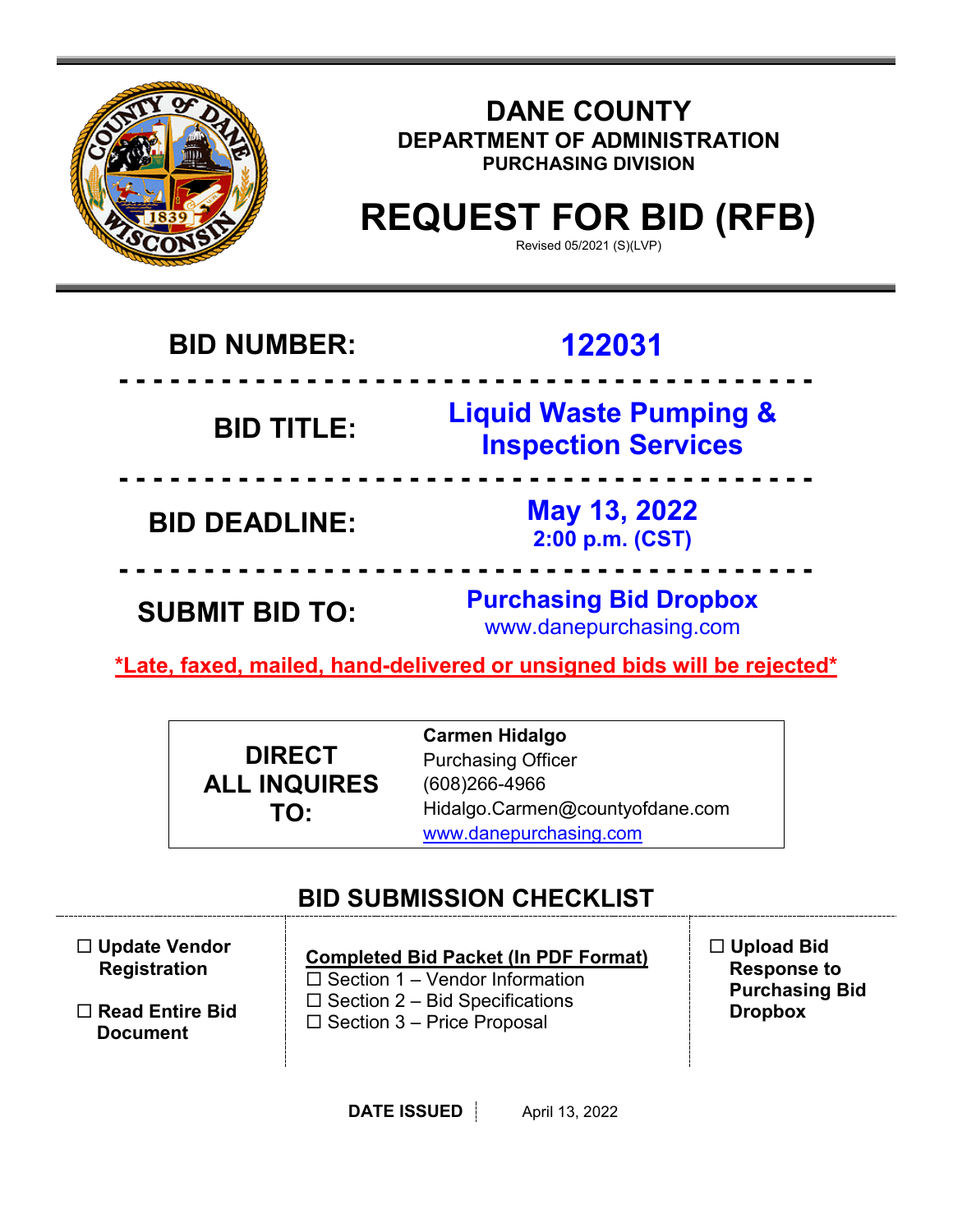### **VENDOR INFORMATION**

### **VENDOR NAME:**

| Vendor Information (address below will be used to confirm Local Vendor Preference) |                  |  |
|------------------------------------------------------------------------------------|------------------|--|
| <b>Address</b>                                                                     |                  |  |
| <b>City</b>                                                                        | County           |  |
| <b>State</b>                                                                       | $Zip+4$          |  |
| <b>Vendor Rep. Name</b>                                                            | <b>Telephone</b> |  |
| <b>Title</b>                                                                       |                  |  |
| <b>Email</b>                                                                       |                  |  |
| Dane County Vendor #                                                               |                  |  |

**Local Vendor Preference**<br>(*Reference General Guidelines #1.6*) *(Reference General Guidelines #1.6)* **Local Content Vendor Preference Locally Based & Owned Vendor Locally Operated Vendor Non-Locally Operated Vendor No Local Vendor Preference**

**Does Not Apply To This Bid** *(Reference General Guidelines #1.7)*

**Cooperative Purchasing** *(Reference General Guidelines #1.8)*

 $\Box$  I agree to furnish the commodities or services of this bid to municipalities and state agencies.  $\Box$  I do not agree to furnish the commodities or services of this bid to municipalities and state agencies.

#### **Fair Labor Practice Certification** *(Reference General Guidelines #1.9)*

 Vendor has not been found by the National Labor Relations Board ("NLRB") or the Wisconsin Employment Relations Commission ("WERC") to have violated any statute or regulation regarding labor standards or relations in the seven years prior to the date this bid submission is signed.

 $\Box$  Vendor has been found by the National Labor Relations Board ("NLRB") or the Wisconsin Employment Relations Commission ("WERC") to have violated any statute or regulation regarding labor standards or relations in the seven years prior to the date this bid submission is signed.

| Addenda – we hereby acknowledge receipt, review and use of the following addenda, if applicable. |                                       |                    |                    |             |
|--------------------------------------------------------------------------------------------------|---------------------------------------|--------------------|--------------------|-------------|
|                                                                                                  | $\Box$ Addendum #1 $\Box$ Addendum #2 | $\Box$ Addendum #3 | $\Box$ Addendum #4 | $\Box$ None |

### **Signature Affidavit**

In signing this bid, we certify that we have not, either directly or indirectly, entered into any agreement or participated in any collusion or otherwise taken any action in restraint of free competition; that no attempt has been made to induce any other person or firm to submit or not to submit a bid; that this bid has been independently arrived at without collusion with any other bidder, competitor or potential competitor; that this bid has not been knowingly disclosed prior to the opening of bids to any other bidder or competitor; that the above statement is accurate under penalty of perjury.

The undersigned, submitting this bid, hereby agrees with all the terms, conditions, and specifications required by the County in this Request for Bid, and declares that the attached bid and pricing are in conformity therewith.

**Signature:** \_\_\_\_\_\_\_\_\_\_\_\_\_\_\_\_\_\_\_\_\_\_\_\_\_\_\_\_\_ **Title:** \_\_\_\_\_\_\_\_\_\_\_\_\_\_\_\_\_\_\_\_\_

**Printed Name:** \_\_\_\_\_\_\_\_\_\_\_\_\_\_\_\_\_\_\_\_\_\_\_\_\_\_ **Date:** \_\_\_\_\_\_\_\_\_\_\_\_\_\_\_\_\_\_\_\_\_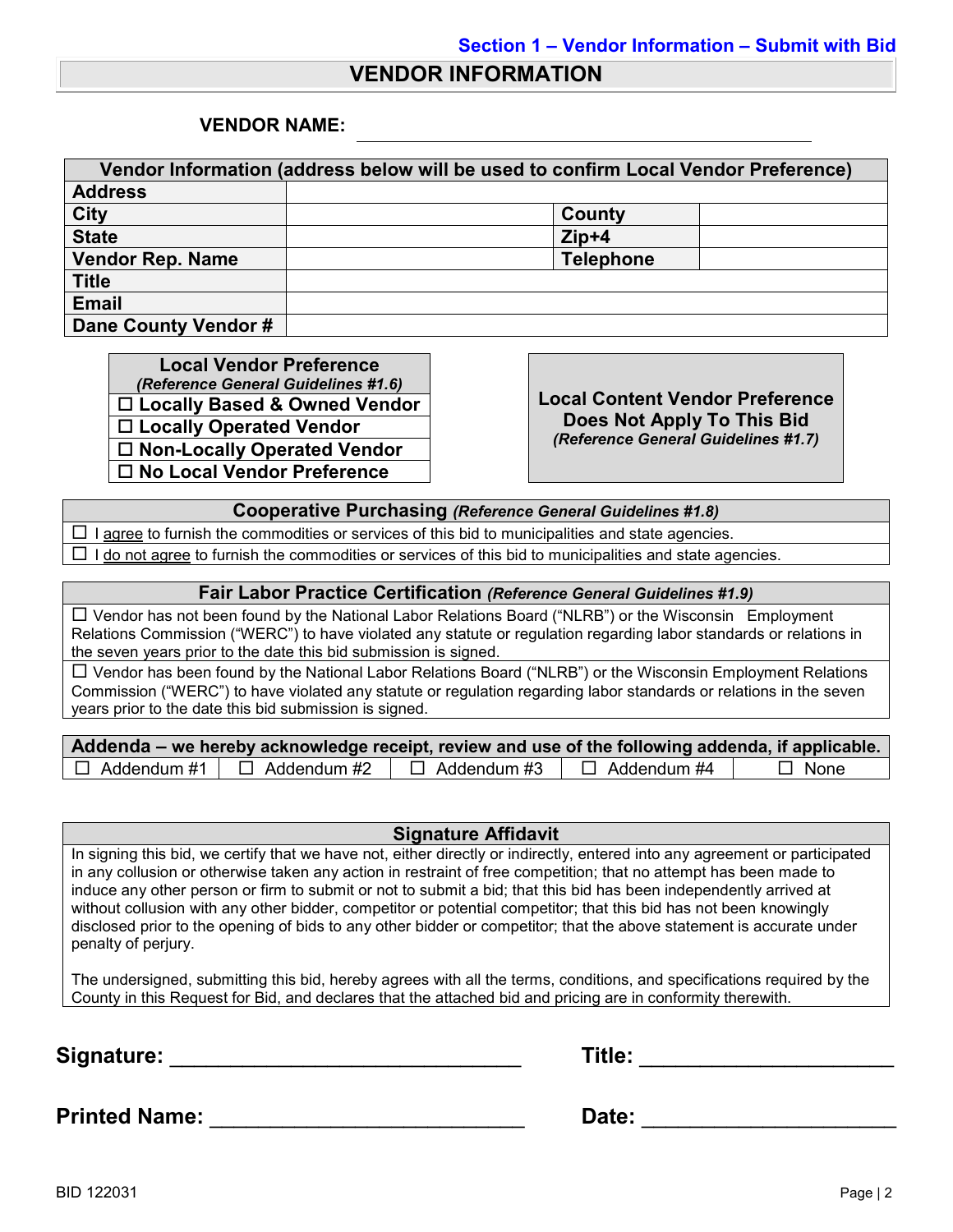## **BID AND SPECIFICATION OVERVIEW**

Dane County as represented by the Purchasing Division will accept bids for the purchase of specified item(s) as described within this document.

**Specification Compliance:** Bidder shall complete every space in the area provided with either a check mark to indicate the item being bid is exactly as specified **(Yes),** or deviates from bid specification **(No).** Any deviation from the minimum specifications stated herein must be identified in detail in the Specifications Deviations section of the bid and must include a description of how the proposed item(s) differ from the bid requirements, along with detailed justification for such deviation. Bidder shall include photos and schematics as necessary, for complete clarification.

The specifications below describe an acceptable product. Minor variations in specification may be accepted if, in the opinion of County staff, they do not adversely affect the quality, maintenance or performance of the item(s). Dane County reserves the right to accept or reject any and all bids, to waive informalities and to choose the bid that best meets the specifications and needs of the County.

**Term:** The contract shall be effective on the date indicated on the Dane County purchase order or the Dane County contract execution date and shall run until December 31, 2023 with four one-year optional renewals.

If applicable, any renewal terms are not automatic extensions. Vendor performance may be taken into consideration in the decision by the contracting agencies and the Purchasing Division to either continue this contract into each possible renewal term or to terminate and re-bid this contract.

Anticipated Start Date: May 2022

Term 1 – May 2022 – December 31, 2023 Term 2 – January 1, 2024 – December 31, 2024 Term 3 – January 1, 2025 – December 31, 2025 Term 4 – January 1, 2026 – December 31, 2026 Term 5 – January 1, 2027 – December 31, 2029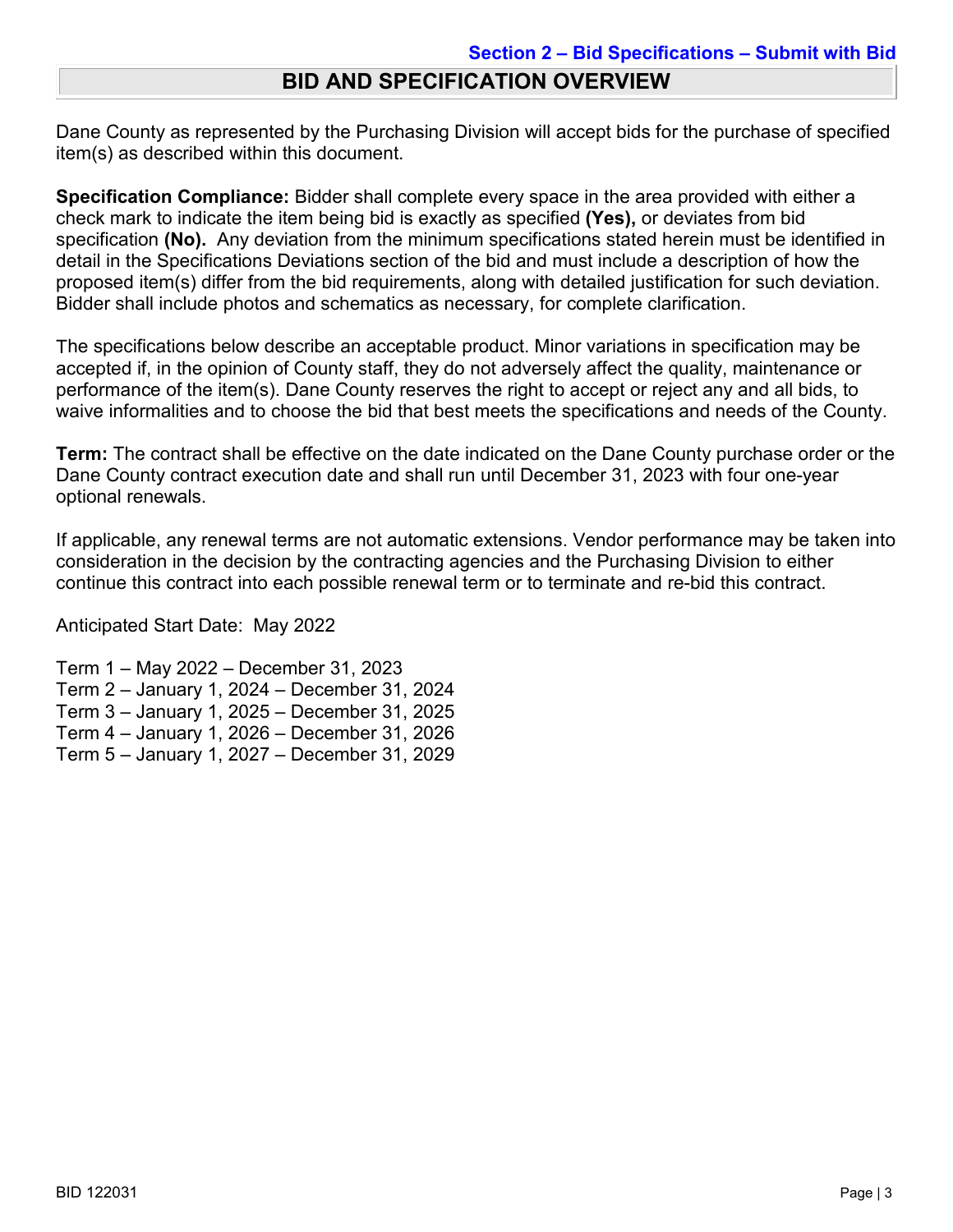## **BID SPECIFICATIONS 122031 – Liquid Waste Pumping & Inspection Services**

| #              | <b>Spec Compliance</b><br><b>Description</b>                                                                                                                                                                                                                                                                                   |            |           |
|----------------|--------------------------------------------------------------------------------------------------------------------------------------------------------------------------------------------------------------------------------------------------------------------------------------------------------------------------------|------------|-----------|
| $\mathbf{1}$   | <b>SCOPE OF SERVICES</b>                                                                                                                                                                                                                                                                                                       | <b>Yes</b> | <b>No</b> |
| $\overline{2}$ | All work listed shall be performed in a thorough and professional manner<br>and in accordance with accepted industry methods and practices. All<br>work shall be in strict compliance with all local and state codes,<br>ordinances, laws, and policies.                                                                       |            |           |
| 3              | The provider shall provide an adequate number of competent, properly<br>trained personnel with sufficient supervision to provide the required<br>services at all times. The provider shall provide all personnel with a<br>complete set of specifications and schedules to ensure all required<br>services are completed.      |            |           |
| 4              | Any work found to be in any way defective or unsatisfactory shall be<br>corrected by the Provider at its own expense at the order of the County.                                                                                                                                                                               |            |           |
| 5              | All tools and equipment shall be provided by the provider and shall meet<br>all applicable local, State and Federal Standards                                                                                                                                                                                                  |            |           |
| 6              | <b>SPECIAL CONDITIONS</b>                                                                                                                                                                                                                                                                                                      | <b>Yes</b> | <b>No</b> |
| $\overline{7}$ | Contractor shall furnish its own equipment and dispose of all waste in a<br>manner which is consistent of industry practices and regulations.                                                                                                                                                                                  |            |           |
| 8              | When pumping vaults, vendors are required to sort out any trash or debris<br>pulled from the vault and deposit in waste receptacles located at or near<br>toilets. Vendor shall comply with the State of Wisconsin Administrative<br>Code Natural Resources Chapter 113. Publicly Owned Treatment Works<br>(POTW) Regulations. |            |           |
| 9              | Vaults generally can be very full on any septic pumping date. Estimated<br>volume for each tank side is listed within the pricing document<br>(i.e. 1,000/2,000).                                                                                                                                                              |            |           |
| 10             | Catch basins maximum capacity to be pumped is listed within the pricing<br>document.                                                                                                                                                                                                                                           |            |           |
| 11             | <b>INSPECTIONS</b>                                                                                                                                                                                                                                                                                                             | <b>Yes</b> | <b>No</b> |
| 12             | Sealed Vault - Vendor shall provide one documented inspection for each<br>sealed vault during the contract period. The inspection shall be similar to<br>the private sewage system maintenance inspection utilized by Dane<br>County Human Services, Environmental Health Section.                                             |            |           |
| 13             | Septic Systems - Tanks shall be inspected as required by Dane County<br>Human Services, Environmental Health Section, every three years, on an<br>on call basis. All inspections shall include at the minimum:                                                                                                                 |            |           |
| 14             | Visual inspection to be performed at the time of pumping                                                                                                                                                                                                                                                                       |            |           |
| 15             | Note possible failures in the sealed vault or septic tank/system                                                                                                                                                                                                                                                               |            |           |
| 16             | Provide service, maintenance or repair recommendations as needed                                                                                                                                                                                                                                                               |            |           |
| 17             | Provide County with Inspection Report within 30 days of inspection                                                                                                                                                                                                                                                             |            |           |
| 18             | <b>PUMPING SCHEDULE</b>                                                                                                                                                                                                                                                                                                        | <b>Yes</b> | <b>No</b> |
| 19             | On call basis means it is expected that the vendor must pump the site<br>within 12 hours from the time of notification.                                                                                                                                                                                                        |            |           |
| 20             | Septic Tank with or without Pumping Chamber/Drywell - on call basis.<br>Number of on call pumping for each site will be approximately 1 to 2 per<br>year.                                                                                                                                                                      |            |           |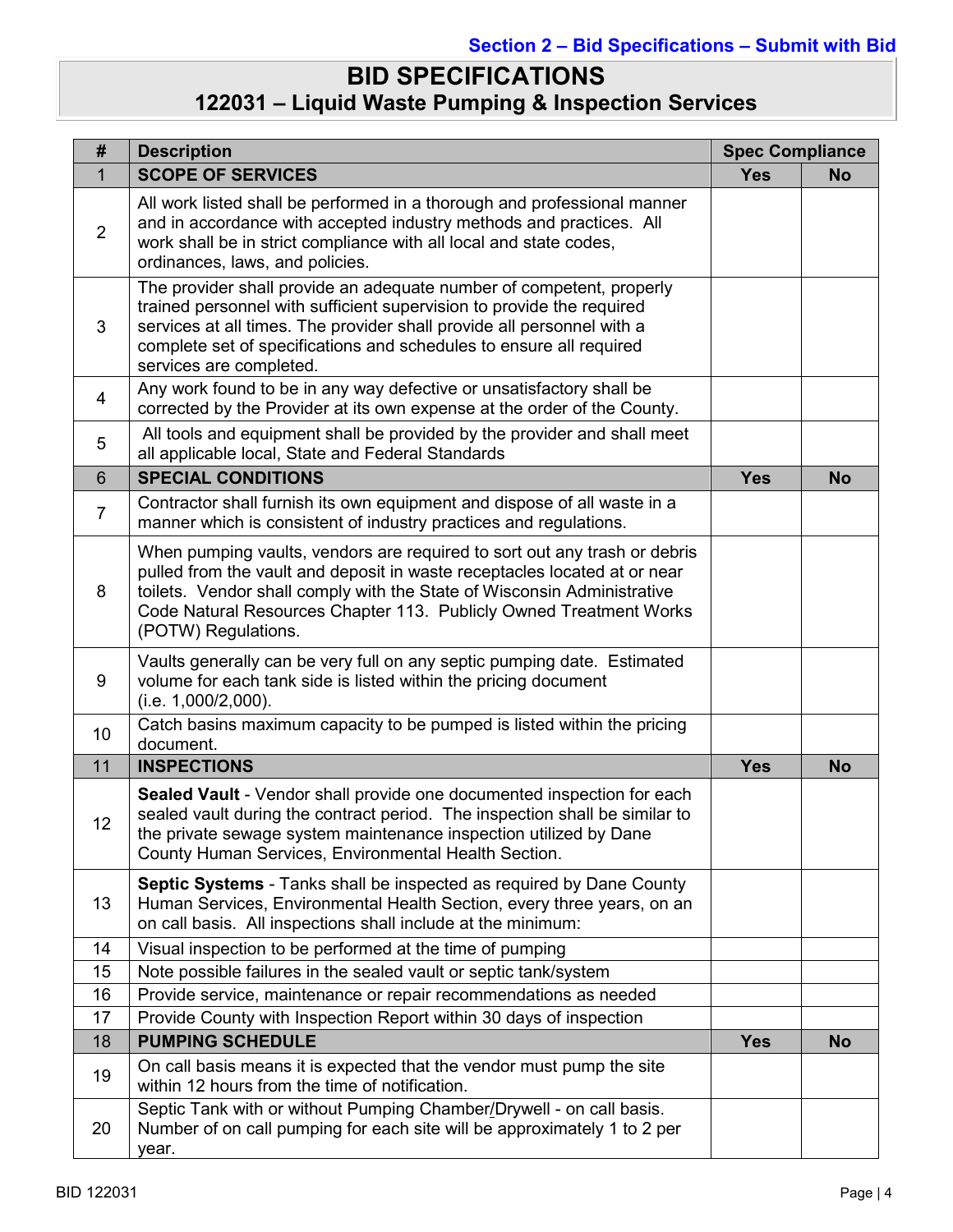## **Section 2 – Bid Specifications – Submit with Bid**

| 21 | Catch Basins are to be pumped-out and pipe connections are to be<br>routed-out between the catch basins to the septic or municipal sewer<br>system - on call basis. |            |           |
|----|---------------------------------------------------------------------------------------------------------------------------------------------------------------------|------------|-----------|
| 22 | Pumping of grey water tanks, catch basins and cleaning of drain pipes –<br>on call basis, size varies                                                               |            |           |
| 23 | Number of on call pumping for each site will vary depending on location.<br>Contact Supervisor before scheduling the work.                                          |            |           |
| 24 | Clean On Out Culvert - on call.                                                                                                                                     |            |           |
| 25 | <b>LOCATIONS TO BE SERVICED</b>                                                                                                                                     | <b>Yes</b> | <b>No</b> |
| 26 | Dane County Highway - Madison Garage<br>2302 Fish Hatchery Road<br>Madison, WI 53713                                                                                |            |           |
| 27 | Dane County Highway - Mt. Horeb Garage<br>9932 USH 18-151 Business<br>Mt. Horeb, WI 53572                                                                           |            |           |
| 28 | Dane County Highway - Stoughton Garage<br>2520 CTH B<br>Stoughton, WI 53589                                                                                         |            |           |
| 29 | Dane County Highway - Springfield Garage<br>6159 USH 12<br>Dane, WI 53529                                                                                           |            |           |
| 30 | Dane County Highway - East District Campus<br>3103 Luds Lane<br>McFarland, WI 53558                                                                                 |            |           |
| 31 | Dane County Highway - York Garage<br>1274 Greenway Rd<br>Columbus WI 53925                                                                                          |            |           |
| 32 | Dane County Highway - Verona Garage*<br>4391 Maple Grove Rd<br>Madison WI 53719                                                                                     |            |           |
| 33 | Dane County Highway - Albion Garage*<br>1015 CTH A<br>Edgerton WI 53534                                                                                             |            |           |
| 34 | Dane County Medical Examiner's Office<br>3111 Luds Lane<br>McFarland, WI 53558                                                                                      |            |           |
| 35 | Dane County Waste & Renewables - Landfill Site 1 - Verona<br>6718 East Verona Avenue<br>Verona, WI 53593                                                            |            |           |
| 36 | Dane County Waste & Renewables - Landfill Site 2 - Rodefeld<br>7102 USH 12 & 18<br>Madison, WI 53718                                                                |            |           |
| 37 | Dane County Waste & Renewables - Training Center<br>3737 County Hwy AB<br>McFarland, WI 53558                                                                       |            |           |

\*Currently being built